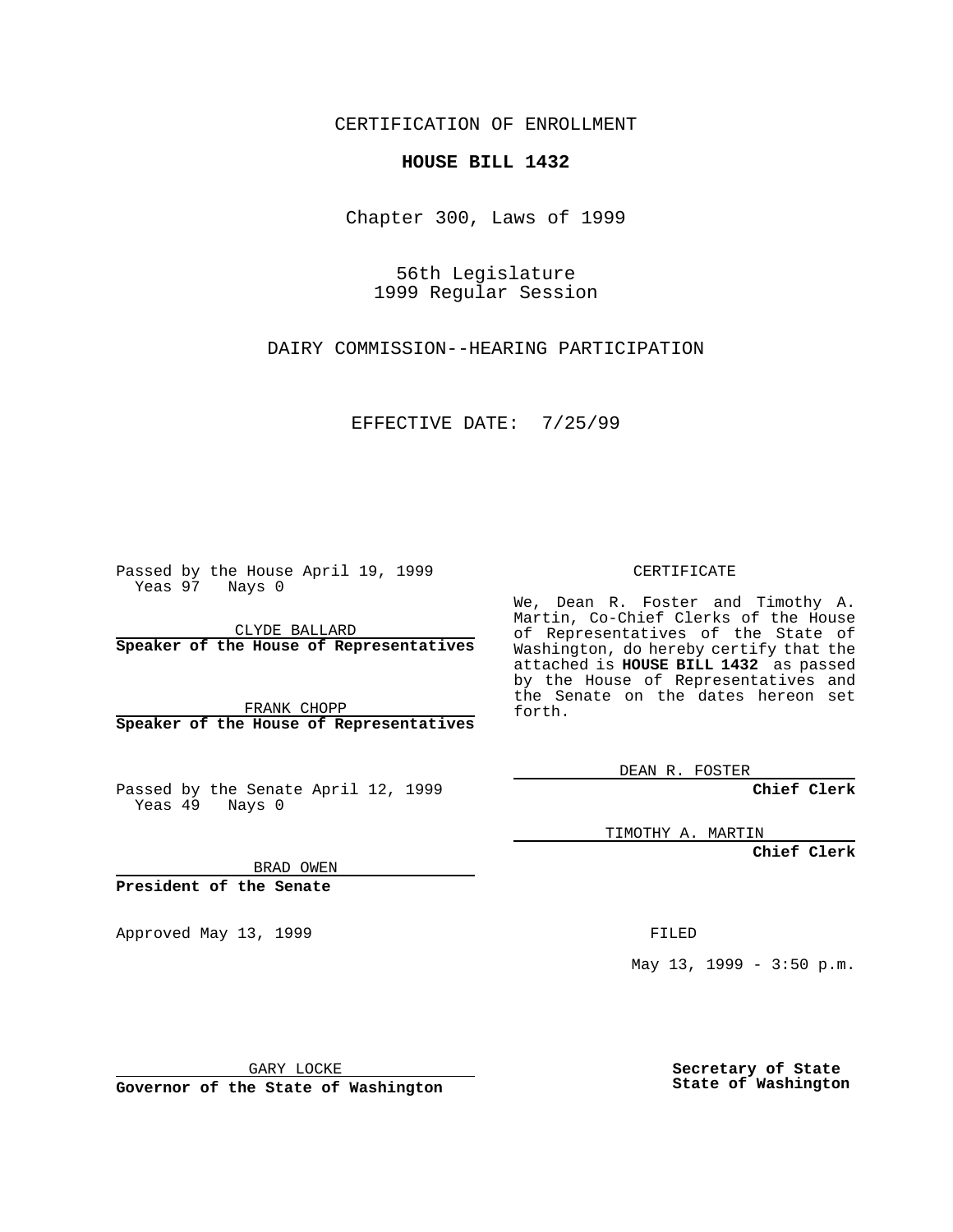## **HOUSE BILL 1432** \_\_\_\_\_\_\_\_\_\_\_\_\_\_\_\_\_\_\_\_\_\_\_\_\_\_\_\_\_\_\_\_\_\_\_\_\_\_\_\_\_\_\_\_\_\_\_

\_\_\_\_\_\_\_\_\_\_\_\_\_\_\_\_\_\_\_\_\_\_\_\_\_\_\_\_\_\_\_\_\_\_\_\_\_\_\_\_\_\_\_\_\_\_\_

## AS AMENDED BY THE SENATE

Passed Legislature - 1999 Regular Session

## **State of Washington 56th Legislature 1999 Regular Session**

**By** Representatives Stensen, G. Chandler, Linville, Koster, Cooper, Dunshee, Reardon and Wood

Read first time 01/25/1999. Referred to Committee on Agriculture & Ecology.

1 AN ACT Relating to powers and duties of the dairy commission; and 2 amending RCW 15.44.060.

3 BE IT ENACTED BY THE LEGISLATURE OF THE STATE OF WASHINGTON:

4 **Sec. 1.** RCW 15.44.060 and 1979 ex.s. c 238 s 4 are each amended to 5 read as follows:

6 The commission shall have the power and duty to:

 (1) Elect a chairman and such other officers as it deems advisable, and adopt, rescind, and amend rules, regulations, and orders for the exercise of its powers, which shall have the effect of law when not inconsistent with existing laws;

11 (2) Administer and enforce the provisions of this chapter and 12 perform all acts and exercise all powers reasonably necessary to 13 effectuate the purpose hereof;

14 (3) Employ and discharge advertising counsel, advertising agents, 15 and such attorneys, agents, and employees as it deems necessary, and 16 prescribe their duties and powers and fix their compensation;

17 (4) Establish offices, incur expenses, enter into contracts, and 18 create such liabilities as are reasonable and proper for the proper 19 administration of this chapter;